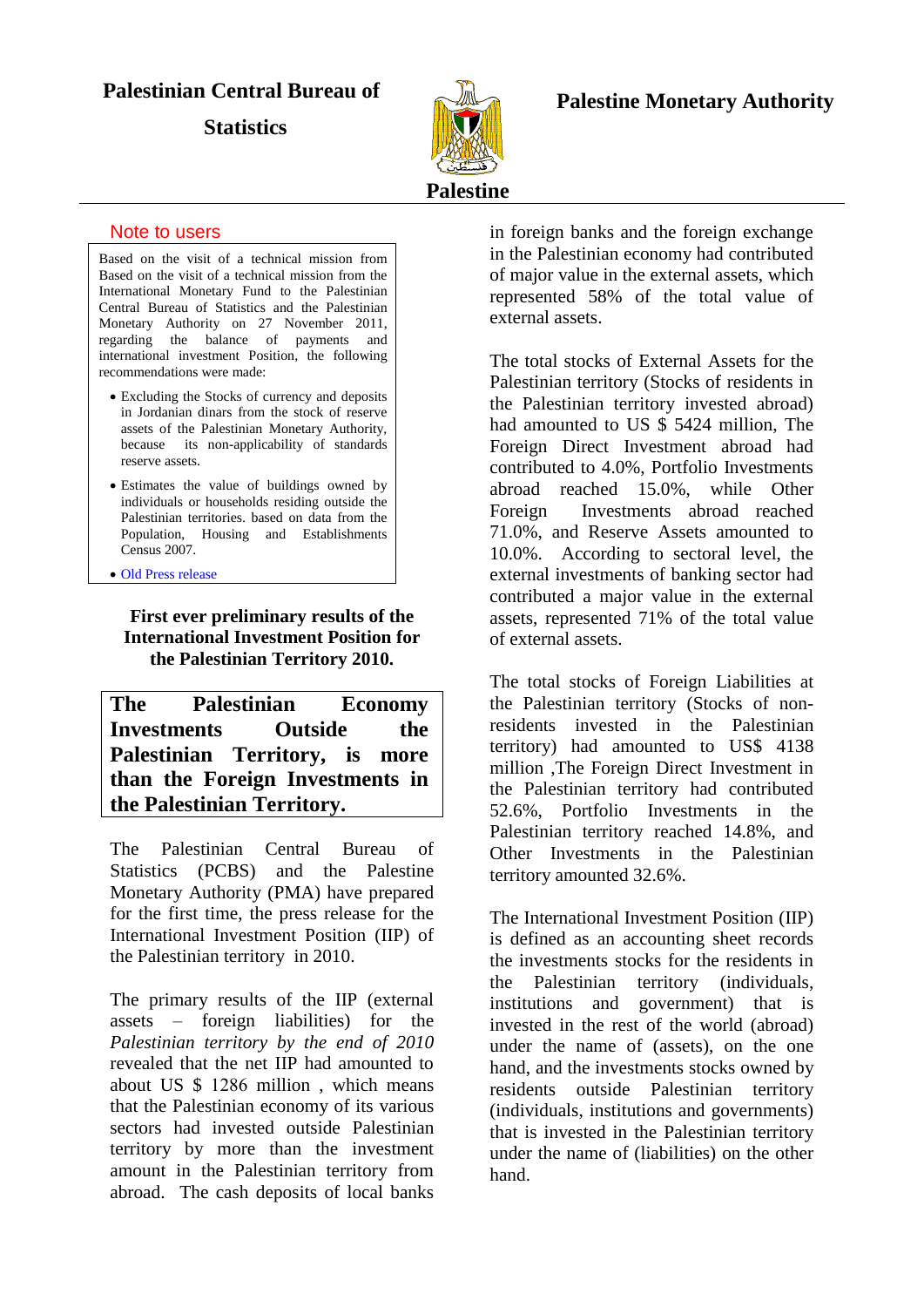# **Palestinian Central Bureau of**

**Statistics** 



### **Palestine Monetary Authority**

the balance of payments Manual - fifth edition, issued by the International Fund in 1993, divides the assets and liabilities to direct investment (investment by 10% and more in the non-resident capital), and portfolio investment (investment less than 10% in the non-resident capital as well as investment in bonds), and other investments (which are divided into stocks of trade credit, loans, currency and deposits and any other assets or liabilities), in addition to the Reserve Assets, which is defined as Stocks held by the Monetary Authority to address the imbalances in the balance of payments, it is worth mentioning that the reserve assets are only included in the asset side.

The attached table explains the results of the IIP for the palestinian territory by the end of 2010 in details (economic sector and type of investment).

#### **For further details please contact:**

Palestinian Central Bureau of Statistics Or **P.O.Box 1647, Ramallah- Palestine.**

Tel: (972/970) 2 2982700 Toll free: 1800300300 **Fax: (972/970) 2 2982710** E-Mail: [diwan@pcbs.gov.ps](mailto:diwan@pcbs.gov.ps) Web-site: [http://www.pcbs.gov.ps](http://www.pcbs.gov.ps/) Palestine Monetary Authority **P.O.Box 452, Ramallah- Palestine.**

Tel: (972/970) 2 2415250 **Fax: (972/970) 2 240 9922**

E-Mail: [Info@pma.ps](mailto:Info@pma.ps) Web-site: http://www. pma.ps

Issued in: 30/10/2011